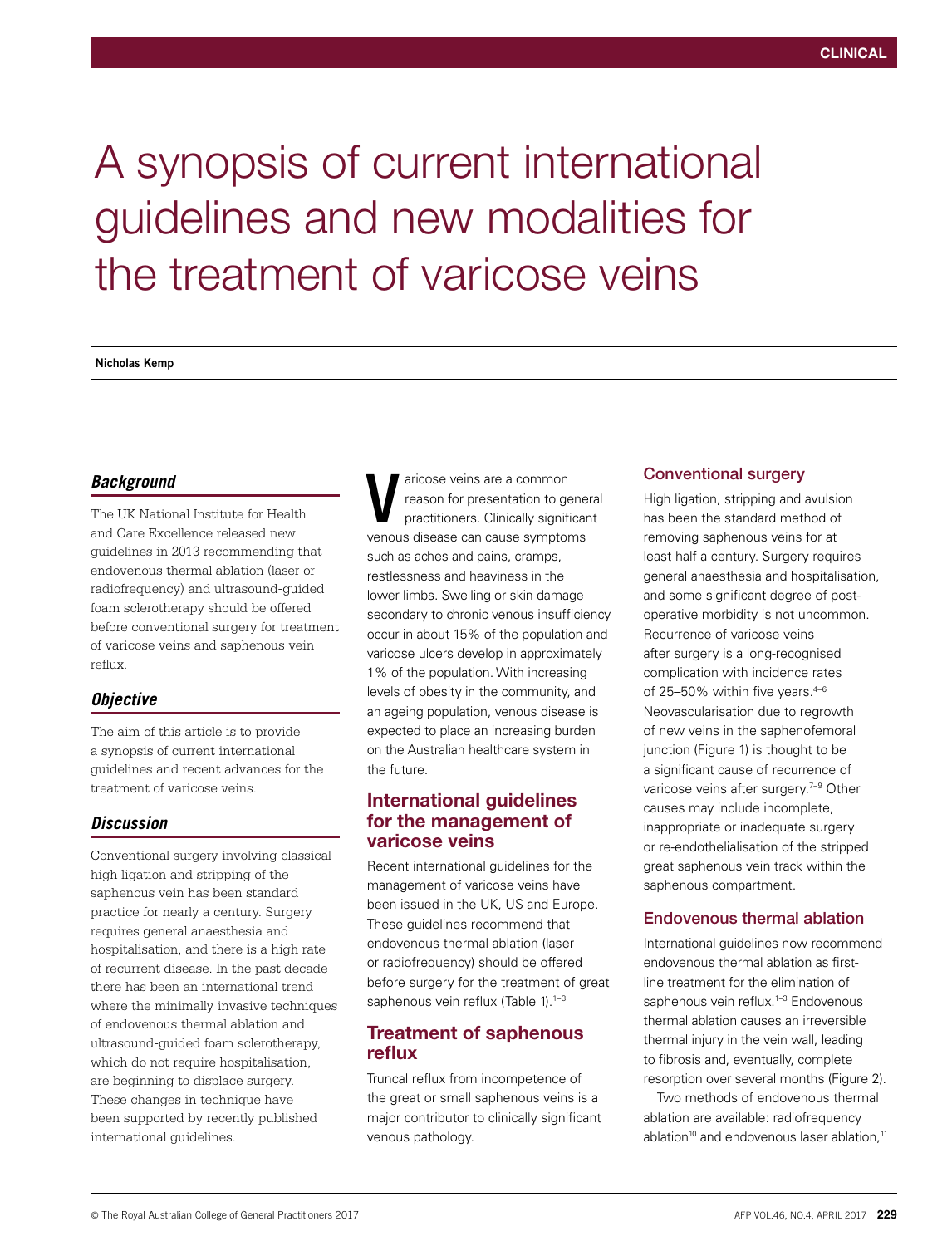which was first performed in Australia in 2002. The success rate for both procedures is reported to be in the vicinity of 95%.

Endovenous thermal ablation requires ultrasound guidance and, with the use of topical, regional and tumescent anaesthesia, can be performed while patients are awake. A desirable advantage of this method is that patients can be treated in an office-based setting and then walk out following the procedure. Any

prolonged period of immobility in hospital raises the risk of venous thromboembolic disease.12

## Ultrasound-guided foam sclerotherapy

The use of ultrasound-guided foam sclerotherapy for the successful abolition of saphenous vein reflux was first reported in 1996.<sup>13</sup> Efficacy and safety of ultrasound-guided foam



Figure 1. Colour Doppler ultrasound appearance of venous reflux in the saphenofemoral junction resulting from post-surgical neovascularisation

#### Table 1. Excerpts of guidelines from the UK, US and Europe

#### UK – 20131

#### Interventional treatment

1.3.2 For people with confirmed varicose veins and truncal reflux:

- · Offer endothermal ablation (see Radiofrequency ablation of varicose veins (NICE interventional procedure guidance 8] and Endovenous laser treatment of the long saphenous vein [NICE interventional procedure guidance 521)
- . If endothermal ablation is unsuitable, offer ultrasound-guided foam scierotherapy (see Ultrasoundguided foam sclerotherapy for varicose veins [NICE interventional procedure guidance 440]).
- · If ultrasound-guided foam sclerotherapy is unsuitable, offer surgery.

If incompetent varicose tributaries are to be treated, consider treating them at the same time.

*Reproduced with permission from the National Institutes of Health and Care Excellence*

#### US – 2011

The American Venous Forum and the Society for Vascular Surgery Key recommendations:

*For treatment of the incompetent GSV, endovenous thermal ablation (radiofrequency, RF, or endovenous laser therapy, EVLT) is recommended over high ligation and stripping of the saphenous vein to the level of the knee. Recommendation:*

*GRADE 1 (strong), level of evidence: B (medium quality).*<sup>2</sup>

#### Europe – 2015

Clinical practice guidelines of the European Society for Vascular Surgery Recommendation 43:

For the treatment of great saphenous vein reflux in patients with symptoms and signs of chronic *venous disease, endovenous thermal ablation techniques are recommended in preference to surgery3 Class 1, Level A3*

sclerotherapy is now well established.<sup>14</sup> The National Institute for Health and Care Excellence (NICE) guidelines (Table 1) recommend offering ultrasound-guided foam sclerotherapy before surgery for treatment of saphenous vein reflux.<sup>1</sup> Catheter-directed sclerotherapy, which was first described in Australia,<sup>15,16</sup> is a modification of ultrasound-guided foam sclerotherapy. The saphenous trunk is initially catheterised and perivenous tumescent anaesthetic is then injected under ultrasound guidance to collapse the vein and remove intraluminal blood, which strongly inactivates sclerosant.<sup>17</sup> The removal of blood means that only small doses of sclerosant are needed to treat extensive networks of varicose veins (Figure 3).

#### Endovenous adhesive ablation

Injection of adhesive cyanoacrylate glue via an elaborate catheter system is a recently introduced technique with early success in ablation of saphenous trunks, although long-term safety and efficacy data are currently lacking.<sup>18</sup> Compression stockings are not required following the procedure and only a single injection of local anaesthetic is required at the insertion site. The procedure time is relatively short and both legs can be treated in one sitting. Cyanoacrylate glue triggers an inflammatory reaction in the vessel wall causing fibrosis and occlusion.

## Endovenous mechanicochemical ablation

Clarivein is a mechanicochemical ablation technique. The system simultaneously injects a sclerosant solution while at the same time scouring the internal wall of the vein with the tip of a rotating wire. Mechanicochemical ablation induces more endothelial damage, compared with liquid sclerosants, but no comparison has been made with foam sclerosant. Long-term safety and efficacy data are also lacking.

## Treatment of tributary veins

Surgery and ultrasound-guided foam sclerotherapy are different methods of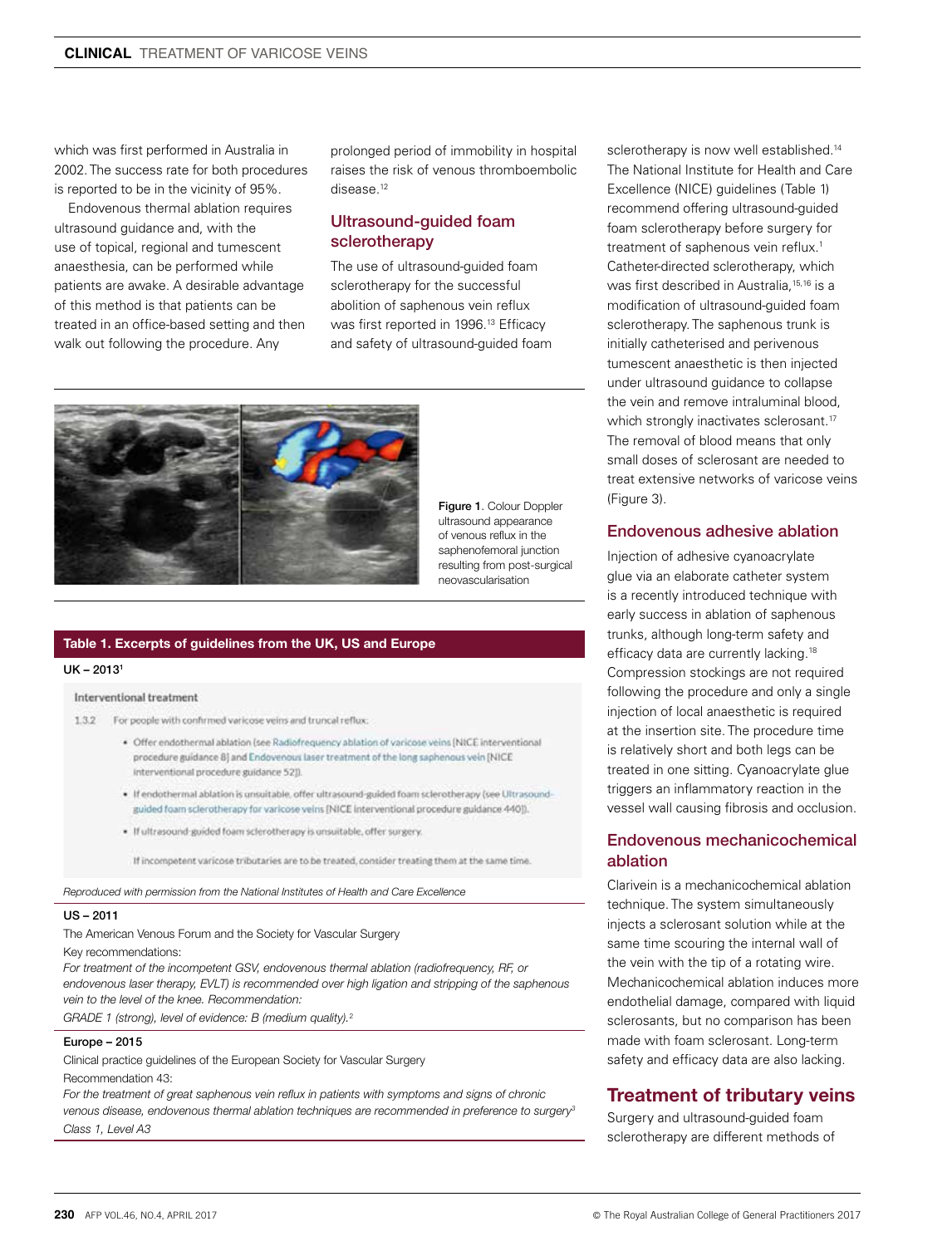

Figure 2. Ultrasound appearances of the great saphenous vein prior to and following endovenous laser ablation at one week and seven months



Figure 3. Ultrasound-guided injection of peritumescent anaesthetic compressing the great saphenous vein

removing tributary veins that appear as varicose veins on the surface of the legs distal to the saphenous veins. Endovenous thermal ablation, mechanicochemical ablation and cyanoacrylate glue, which are designed to abolish saphenous vein reflux, are not suitable techniques for removal of tributary veins.

## **Surgery**

A refined method of surgically avulsing tributary veins is ambulatory phlebectomy, which can be performed under local anaesthetic. The vein is extracted through a series of small incisions using a specialised hook. Long segments of vein can be removed through one incision. Not all areas of the lower limb are suitable for ambulatory phlebectomy because of thick skin or underlying fibrous tissue, such as the knee, or in areas of previous surgery. Ambulatory phlebectomy is often not suitable over the shin or foot areas because of a lack of subcutaneous fat, which makes it difficult to hook the vein. Ambulatory phlebectomy is not a suitable technique to remove the great or small saphenous vein.

## Ultrasound-guided foam sclerotherapy

Large and small tributary veins in all anatomical positions of the lower limb can be targeted with ultrasound-guided foam sclerotherapy. The 2015 European guidelines recommend foam sclerotherapy for all types of vein disorders, including

incompetent saphenous veins, as well as all incompetent tributaries.3,19–21 Injury to arteries and nerves is minimised because these structures are visible on ultrasound.

# Treatment of recurrent varicose veins after surgery

Recurrence of varicose veins after surgery may present as severe disease with large tortuous varicose veins extending distally from the proximal site of the surgical incision in the groin or popliteal fossa. Extensive surgical re-exploration and excision are no longer indicated, but ambulatory phlebectomy is suitable with more limited disease.

Ultrasound-guided foam sclerotherapy is now the most widely used method of treating recurrence of varicose veins after surgery and is the treatment of choice especially in the popliteal fossa where nerves are vulnerable to injury.<sup>22-24</sup> Catheter-directed sclerotherapy is a more suitable method for larger varicose veins if the maximum safe volume of sclerosant foam (20 mL) is likely to be exceeded.

## Treatment of non-saphenous reflux

Non-saphenous vein reflux causes approximately 10% of venous disease. Common sites of non-saphenous vein reflux are the buttock, perineum, posterolateral thigh, posterior distal thigh and the knee. These veins have a tendency to be tortuous, with complex tributaries, and ache is a frequent symptom.25

Non-saphenous vein reflux presenting as gluteal, vaginal or pudendal veins is treatable with ultrasound-guided foam sclerotherapy.26 If reflux occurs from more than one of these sites simultaneously, pelvic vein reflux should be suspected and further investigation undertaken to look for evidence of ovarian vein incompetence. Rare causes include conditions that impede venous return, such as iliac vein thrombosis, retroperitoneal tumours, Nutcracker syndrome (compression of the left renal vein) and May–Thurner syndrome (right common iliac artery compressing the left common iliac vein).

# **Discussion**

International guidelines currently recommend endovenous thermal ablation as first-line treatment for saphenous vein incompetence, but levels of evidence within the different guidelines should be highlighted. The NICE guidelines are based on low and very low levels of evidence.27 The level of evidence used by the American Venous Forum and Society for Vascular Surgery Guidelines<sup>2</sup> is high for early efficacy but low for long-term efficacy.

There have been a number of randomised controlled trials (RCTs) comparing surgery and endovenous thermal ablation, looking at outcome measures such as recurrence, neovascularisation, post-procedural complications and quality of life.<sup>28,29</sup>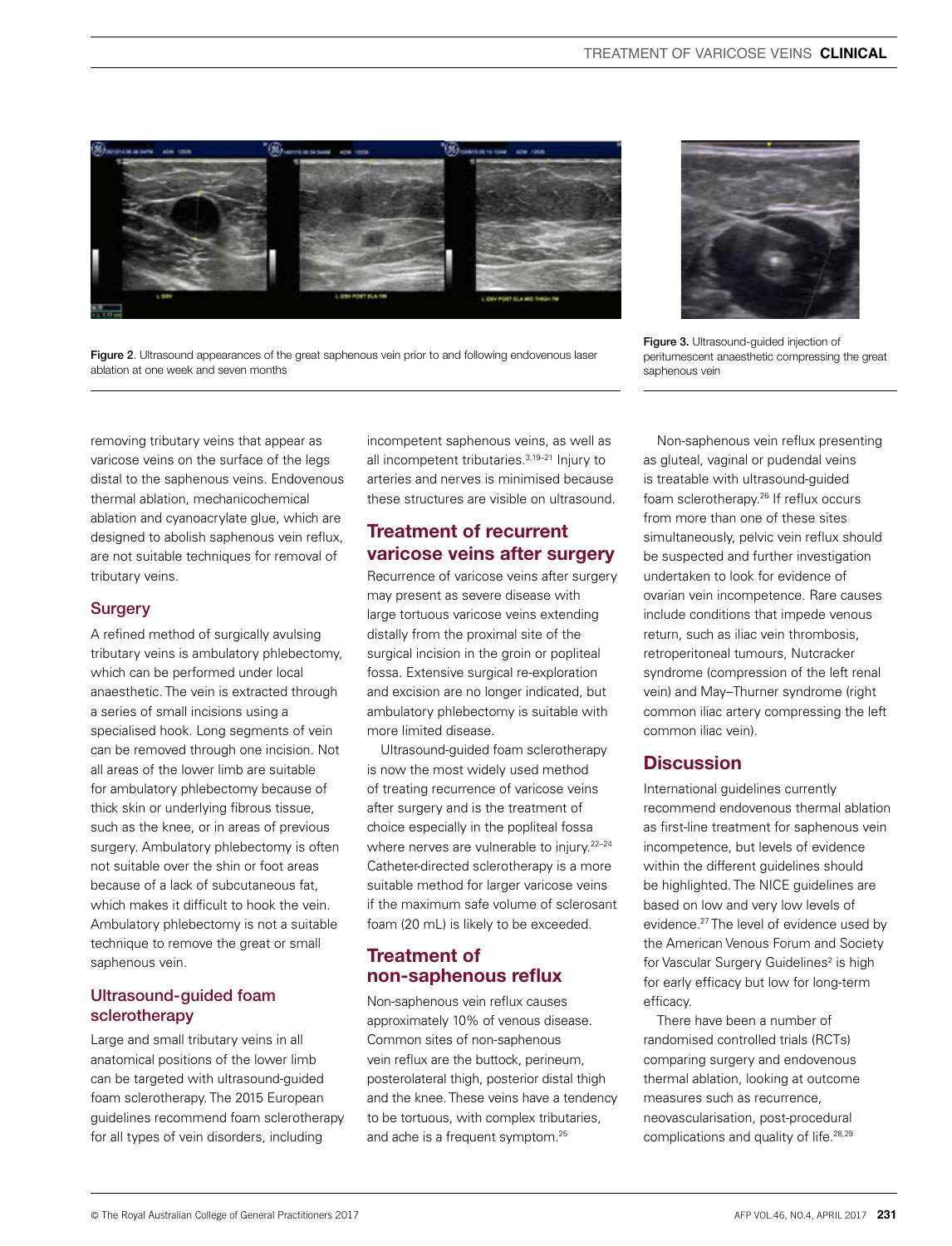A systematic review of RCTs in 2012 found primary and recurrence rates to be no different after endovenous thermal ablation or surgery, but that endovenous thermal ablation had a lower rate of complications, such as wound infection and haematoma, as well as less pain and a faster return to work.<sup>30</sup>

Causes of recurrence common to all procedures include a pelvic origin of reflux or new reflux developing from other saphenous veins. Recurrence due to neovascularisation is less commonly seen after endovenous laser ablation than after surgery and is most likely to be due to new reflux in other saphenous veins.29,31

Higher rates of recurrence for treatment of saphenous vein incompetence are reported with ultrasound-guided foam sclerotherapy than with endovenous thermal ablation and surgery.<sup>32</sup> but data from these studies tends to be confounded by the non-standardised nature of ultrasound-guided foam sclerotherapy, which has multiple variables associated with the technique. An advantage that ultrasound-guided foam sclerotherapy offers is that it is a relatively quick procedure to perform, does not require anaesthesia and, unlike endovenous thermal ablation and surgery, can be performed repeatedly.

## **Conclusion**

Venous disease is a common medical condition that can progress, resulting in significant morbidities, such as leg ulcers, superficial vein thrombosis and venous thromboembolism. Early intervention and treatment of venous disease will help prevent these complications. The types of intervention available for the treatment of venous disease have increased dramatically in the past 20 years. Surgery, which has been considered first-line management, is now being displaced by minimally invasive techniques with claimed benefits of improved early quality of life, less morbidity and faster recovery times, allowing an earlier return to work and resumption of normal activities.

It should be noted, however, that international guidelines have not used high levels of evidence in making their recommendations. A Cochrane review in 2014, which the authors highlight is not a guideline, did not find sufficient evidence to support one method over another. To date, incompatibility between studies has tended to limit interpretation of results. Results of more appropriately powered RCTs are expected to be reported in the next few years so that efficacy outcomes for the different modalities of treatment can be more accurately determined.

#### Author

Nicholas Kemp, MBBS, FRACGP, DRACOG, FACRRM, Dip Procedural Phlebology (ACP), GradCertHlth Sci Medical Sonography (Sydney), Auchenflower, Qld. nick@thelegveindoctor.com Competing interests: None

Provenance and peer review: Not commissioned, externally peer reviewed

#### References

- 1. National Institute for Health and Care Excellence. Varicose veins: Diagnosis and management. Manchester: NICE, 2013. Available at www.nice.org.uk/guidance/cg168 [Accessed 22 February 2017].
- 2. Gloviczki P, Gloviczki ML. Guidelines for the management of varicose veins. Phlebology 2012;27(Suppl 1):2–9.
- 3. Wittens C, Davies AH, Baekgaard N, et al. Management of chronic venous disease: Clinical practice guidelines of the European Society for Vascular Surgery (ESVS). Eur J Vasc Endovasc Surg 2015;49(6):678–737.
- 4. Royle JP. Recurrent varicose veins. World J Surg 1986;10(6):944–53.
- 5. Blomgren L, Johansson G, Dahlberg AA, et al. Recurrent varicose veins: Incidence, risk factors and groin anatomy. Eur J Vasc Endovasc Surg 2004;27(3):269–74.
- 6. van Rij AM, Jiang P, Solomon C, Christie RA, Hill GB. Recurrence after varicose vein surgery: A prospective long-term clinical study with duplex ultrasound scanning and air plethysmography. J Vasc Surg 2003;38(5):935–43.
- 7. van Rij AM, Jones GT, Hill GB, Jiang P. Neovascularization and recurrent varicose veins: more More histologic and ultrasound evidence. J Vasc Surg 2004;40(2):296–302.
- 8. De Maeseneer M, Pichot O, Cavezzi A, et al. Duplex ultrasound investigation of the veins of the lower limbs after treatment for varicose veins – UIP consensus document. Eur J Vasc Endovasc Surg 2011;42(1):89–102.
- 9. Jones L, Braithwaite BD, Selwyn D, Cooke S, Earnshaw JJ. Neovascularisation is the principal cause of varicose vein recurrence: Results of a randomised trial of stripping the long saphenous vein. Eur J Vasc Endovasc Surg;12(4):442–45.
- 10. Gohel MS, Davies AH. Radiofrequency ablation for uncomplicated varicose veins. Phlebology 2009;24(Suppl 1):42–49.
- 11. Navarro L, Min RJ, Bonée C. Endovenous laser: A new minimally invasive method of treatment for varicose veins – Preliminary observations using an 810 nm diode laser. Dermatol Surg 2001;27(2):117–22.
- 12. Heit JA, Melton LJ 3rd, Lohse CM, et al. Incidence of venous thromboembolism in hospitalized patients vs community residents. Mayo Clinic Proc 2001;76(11):1102–10.
- 13. Kanter A, Thibault P. Saphenofemoral incompetence treated by ultrasound-guided sclerotherapy. Dermatol Surg 1996;22(7):648–52.
- 14. Rathbun S, Norris A, Stoner J. Efficacy and safety of endovenous foam sclerotherapy: Meta-analysis for treatment of venous disorders. Phlebology 2012;27(3):105–17.
- 15. Parsi K. Catheter-directed sclerotherapy. Phlebology 2009;24(3):98–107.
- 16. Parsi K, Lim A. Extended long line echosclerotherapy (ELLE). Aust N Z J Phleb 2000;4(1):6–10.
- 17. Parsi K, Exner T, Connor DE, Herbert A, Ma DD, Joseph JE. The lytic effects of detergent sclerosants on erythrocytes, platelets, endothelial cells and microparticles are attenuated by albumin and other plasma components in vitro. Eur J Vasc Endovas Surg 2008;36(2):216–23.
- 18. Almeida JI, Javier JJ, Mackay E, Bautista C, Proebstle TM. First human use of cyanoacrylate adhesive for treatment of saphenous vein incompetence. J Vasc Surg 2013;1(2):174–80.
- 19. Rabe E, Breu F, Cavezzi A, et al. European guidelines for sclerotherapy in chronic venous disorders. Phlebology 2014;29(6):338–54.
- 20. Davies HO, Popplewell M, Darvall K, Bate G, Bradbury AW. A review of randomised controlled trials comparing ultrasound-guided foam sclerotherapy with endothermal ablation for the treatment of great saphenous varicose veins. Phlebology 2016;31(4):234–40
- 21. Coleridge-Smith PC. Chronic venous disease treated by ultrasound guided foam sclerotherapy. Eur J Vasc Endovasc Surg 2006;32(5):577–83.
- 22. Perrin M, Gillet J-L. Management of recurrent varices at the popliteal fossa after surgical treatment. Phlebology 2008;23(2):64–68.
- 23. Perrin MR, Guex JJ, Ruckley CV, et al. Recurrent varices after surgery (REVAS), a consensus document. Cardiovasc Surg 2000;8(4):233–45.
- 24. Malgor RD, Labropoulos N. Pattern and types of non-saphenous vein reflux. Phlebology 2013;28(Suppl 1):51–54.
- 25. Darvall KA, Bate GR, Adam DJ, Silverman SH, Bradbury AW. Duplex ultrasound outcomes following ultrasound-guided foam sclerotherapy of symptomatic recurrent great saphenous varicose veins. Eur J Vasc Endovasc Surg 2011;42(1):107–14.
- 26. Paraskevas P. Successful ultrasound-guided foam sclerotherapy for vulval and leg varicosities secondary to ovarian vein reflux: a A case study. Phlebology 2011;26(1):29–31.
- 27. Marsden G, Perry M, Kelley K, Davies AH, Group Guideline Development Group. Diagnosis and management of varicose veins in the legs: summary of NICE guidance. BMJ 2013;347:f4279.